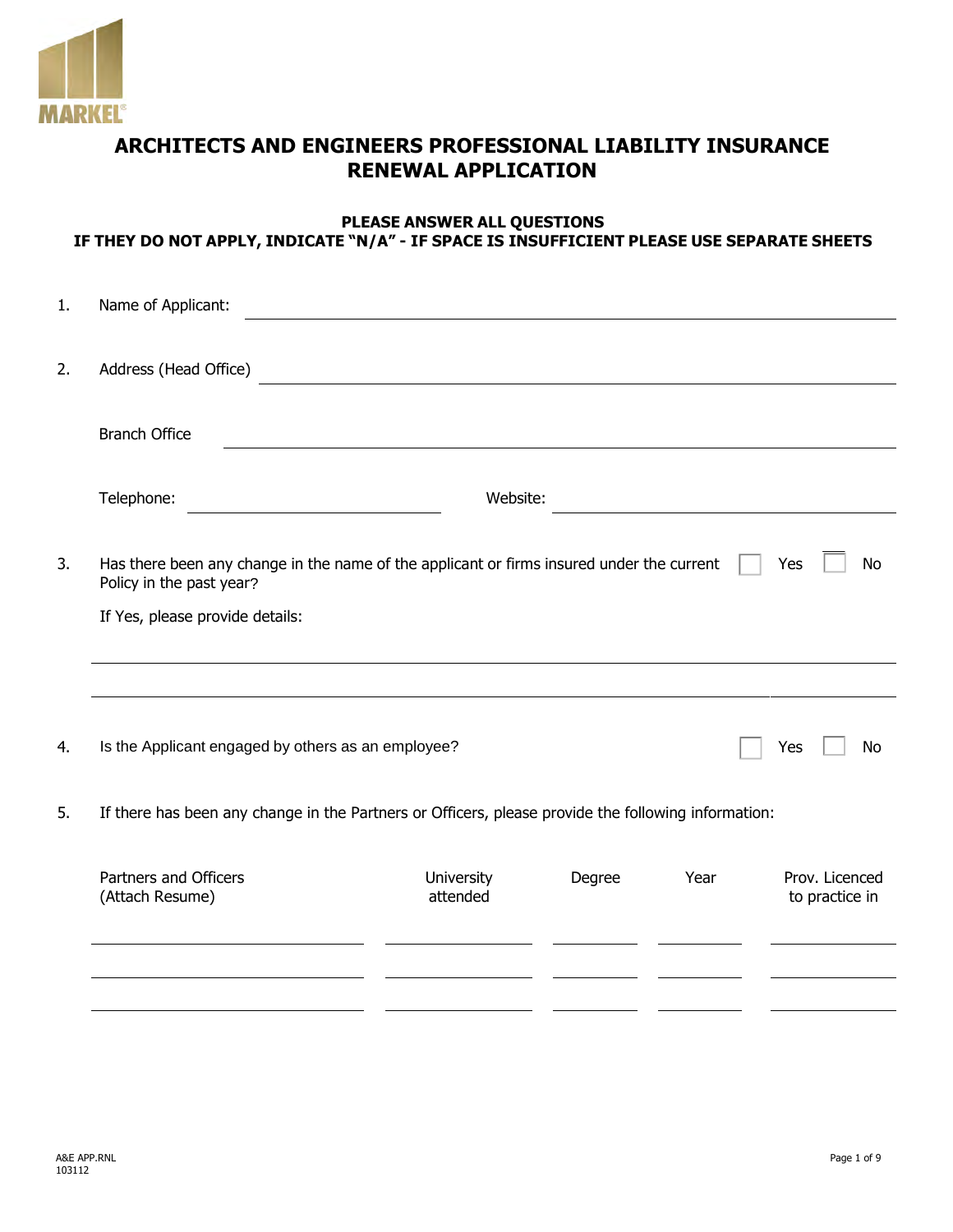|              |                                               | Number of employees not including Partners and Officers                                          |                      |           |                            |               |                       |       |
|--------------|-----------------------------------------------|--------------------------------------------------------------------------------------------------|----------------------|-----------|----------------------------|---------------|-----------------------|-------|
|              | Architects                                    | Engineers                                                                                        |                      | Surveyors |                            | Technologists |                       |       |
|              | Transitmen                                    | Draftsmen                                                                                        |                      | Office    |                            | <b>Others</b> |                       |       |
|              |                                               | Please describe the nature of your practice (Attach Brochure)                                    |                      |           |                            |               |                       |       |
|              |                                               | What percentage of projects are undertaken using a standard contract developed by the Applicant? |                      |           |                            |               |                       |       |
|              | $0\% - 25\%$                                  | 26% - 50%                                                                                        |                      |           | 51% - 75%                  |               | 76% - 100%            |       |
| Fees:        |                                               |                                                                                                  | Previous Fiscal Year |           | <b>Current Fiscal Year</b> |               | Projected Fiscal Year |       |
|              |                                               |                                                                                                  | Mo/Yr                | Mo/Yr     | Mo/Yr                      | Mo/Yr         | Mo/Yr                 |       |
| a)           |                                               | GROSS FEES (Include b, c, d & e)                                                                 |                      |           |                            |               |                       | Mo/Yr |
| b)           | Fees paid to subconsultants*                  |                                                                                                  |                      |           |                            |               |                       |       |
| $\mathsf{C}$ | have been separately insured                  | Fees derived from projects which                                                                 |                      |           |                            |               |                       |       |
| d)           | Fees for projects in USA                      |                                                                                                  |                      |           |                            |               |                       |       |
| e)           | Fees for projects outside of<br>North America |                                                                                                  |                      |           |                            |               |                       |       |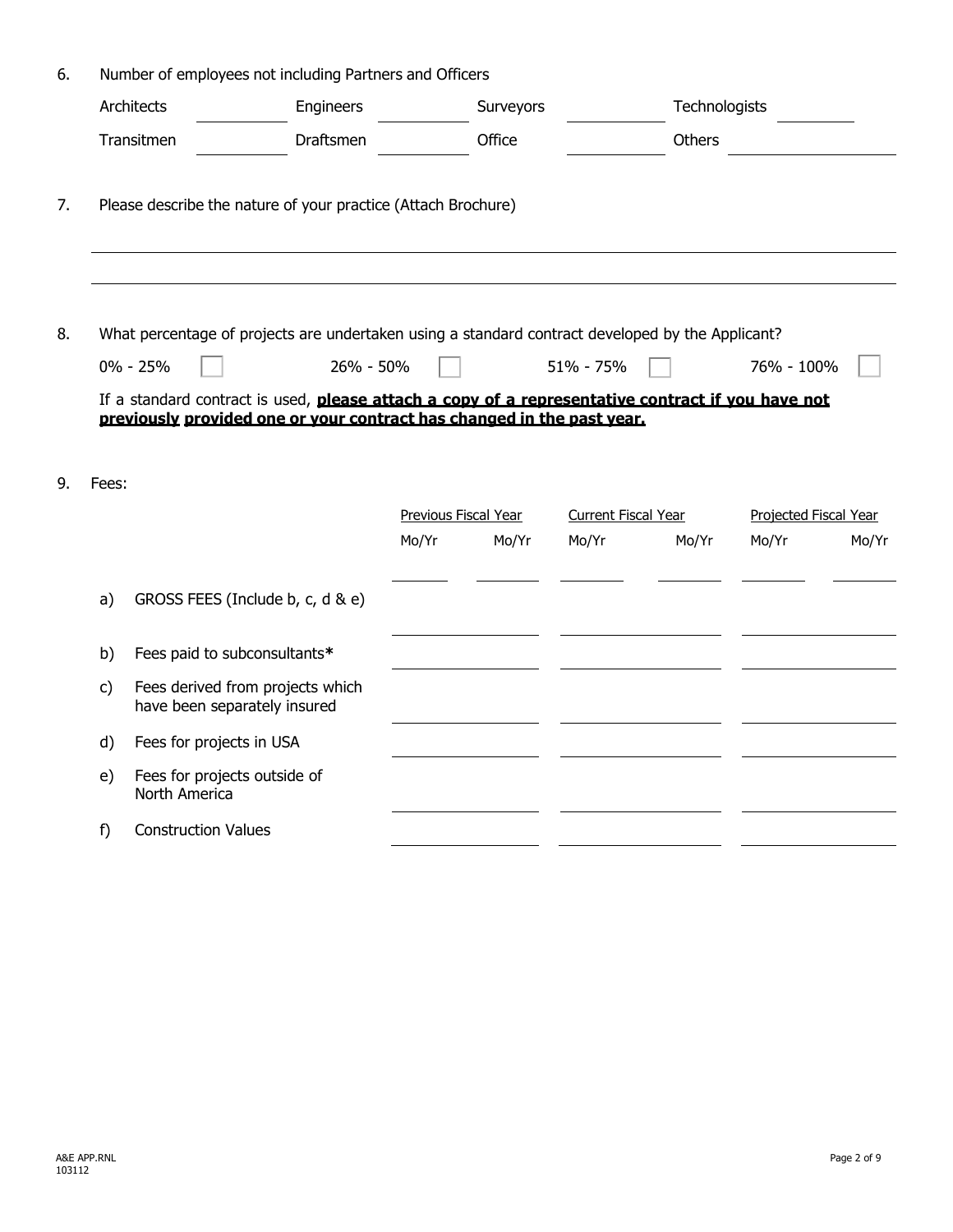| * Does the Applicant require evidence of Professional Liability Insurance for its sub-<br>consultants by obtaining certificates of insurance on an annual basis? | Yes<br>No |
|------------------------------------------------------------------------------------------------------------------------------------------------------------------|-----------|
| What type of work is sub-contracted?                                                                                                                             |           |
|                                                                                                                                                                  |           |

10. Please indicate percentage of fees derived from the following **ENGINEERING** activities. (To be completed by Engineering applicants).

# ENGINEERING SERVICES

|         |                                                      | % Last<br>12 Months | % Anticipated<br>next 12 Months |
|---------|------------------------------------------------------|---------------------|---------------------------------|
| a)      | Work not resulting in construction                   |                     |                                 |
| b)      | <b>Structural Engineering</b>                        |                     |                                 |
| c)      | Civil Engineering                                    |                     |                                 |
| d)      | Geotechnical Engineering                             |                     |                                 |
| e)      | Software Design                                      |                     |                                 |
| f)      | <b>Materials Testing</b>                             |                     |                                 |
| g)      | <b>Mechanical Engineering</b>                        |                     |                                 |
| h)      | <b>Electrical Engineering</b>                        |                     |                                 |
| i)      | Environmental<br>(please complete attached Addendum) |                     |                                 |
| j)      | Hydrology / Geology                                  |                     |                                 |
| k)      | Project / Construction Management                    |                     |                                 |
| $\vert$ | Surveying                                            |                     |                                 |
| m)      | Land Use Planning                                    |                     |                                 |
| n)      | Process Engineering                                  |                     |                                 |
| $\circ$ | <b>Quantity Surveying</b>                            |                     |                                 |
| p)      | Drafting                                             |                     |                                 |
| q)      | Vibration / Acoustics                                |                     |                                 |
| r)      | Other (describe)                                     |                     |                                 |
|         |                                                      |                     |                                 |

Totals 100%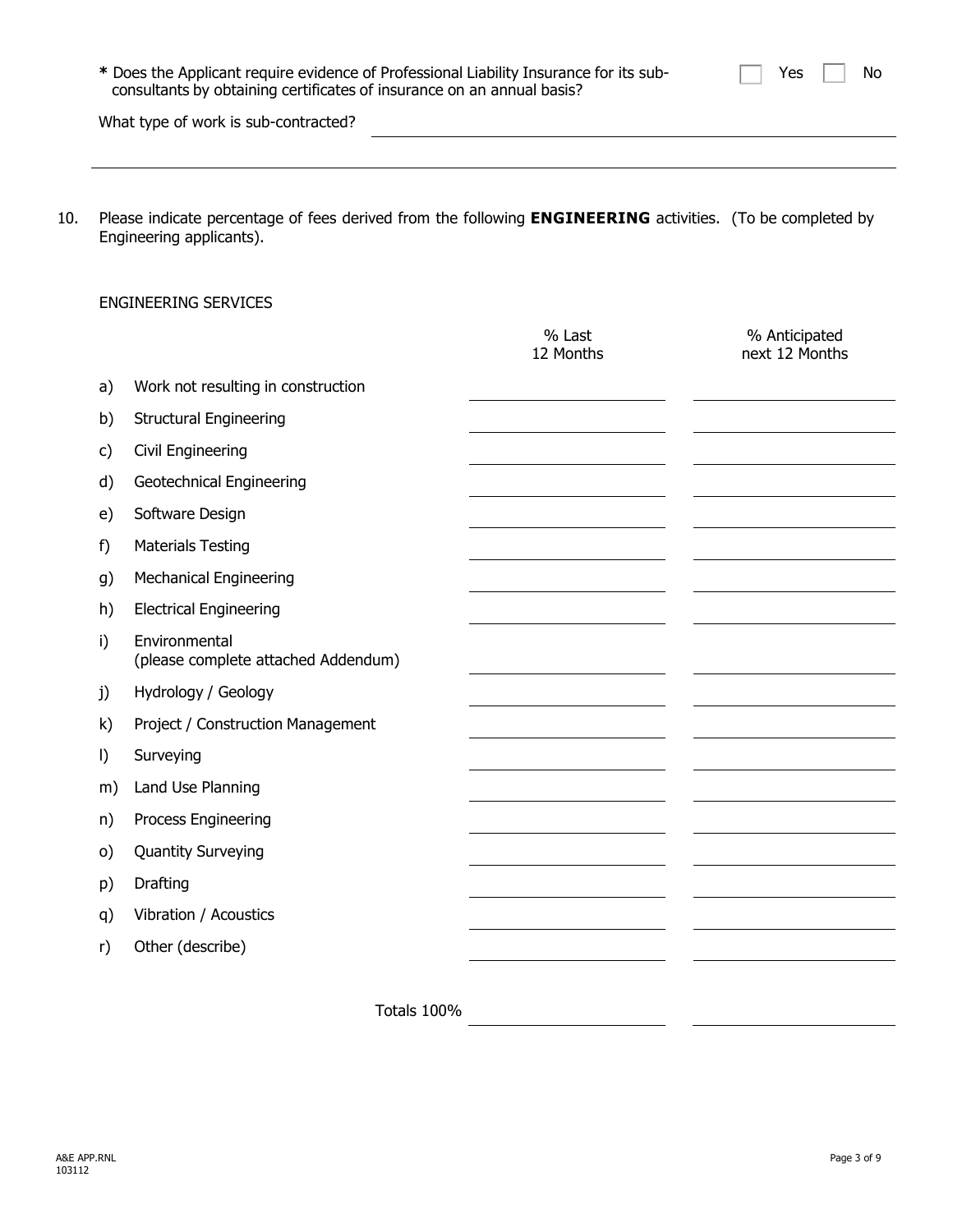# PROJECTS

|              |                                   | % Last<br>12 Months | % Anticipated<br>next 12 Months |
|--------------|-----------------------------------|---------------------|---------------------------------|
| a)           | Sewage and Water Services         |                     |                                 |
| b)           | Roads and Highways                |                     |                                 |
| C)           | Oil and Gas Pipelines             |                     |                                 |
| d)           | Bridges, Tunnels, Dams (describe) |                     |                                 |
| e)           | Marine / Docks / Harbours         |                     |                                 |
| f)           | Residential                       |                     |                                 |
| g)           | <b>Industrial Building</b>        |                     |                                 |
| h)           | Environmental                     |                     |                                 |
| i)           | <b>Industrial Process</b>         |                     |                                 |
| j)           | <b>Commercial Buildings</b>       |                     |                                 |
| $\mathsf{k}$ | Inspections                       |                     |                                 |
| $\vert$      | Other (describe)                  |                     |                                 |
|              |                                   |                     |                                 |
|              | Totals 100%                       |                     |                                 |

11. Please indicate percentage of fees derived from the following **ARCHITECTURAL** activities. (To be completed by Architectural applicants).

| ARCHITECTURAL SERVICES |                                        | % Last<br>12 Months | % Anticipated<br>next 12 Months |
|------------------------|----------------------------------------|---------------------|---------------------------------|
| a)                     | Work not resulting in construction     |                     |                                 |
| b)                     | <b>Interior Design</b>                 |                     |                                 |
| C)                     | Landscape Architecture                 |                     |                                 |
| d)                     | <b>Private Homes</b>                   |                     |                                 |
| e)                     | Apartments/Condos/Town Houses          |                     |                                 |
| f)                     | <b>Commercial and Office Complexes</b> |                     |                                 |
| g)                     | Industrial                             |                     |                                 |
| h)                     | Institutional                          |                     |                                 |
| i)                     | Recreational                           |                     |                                 |
| j)                     | <b>Project Management Services</b>     |                     |                                 |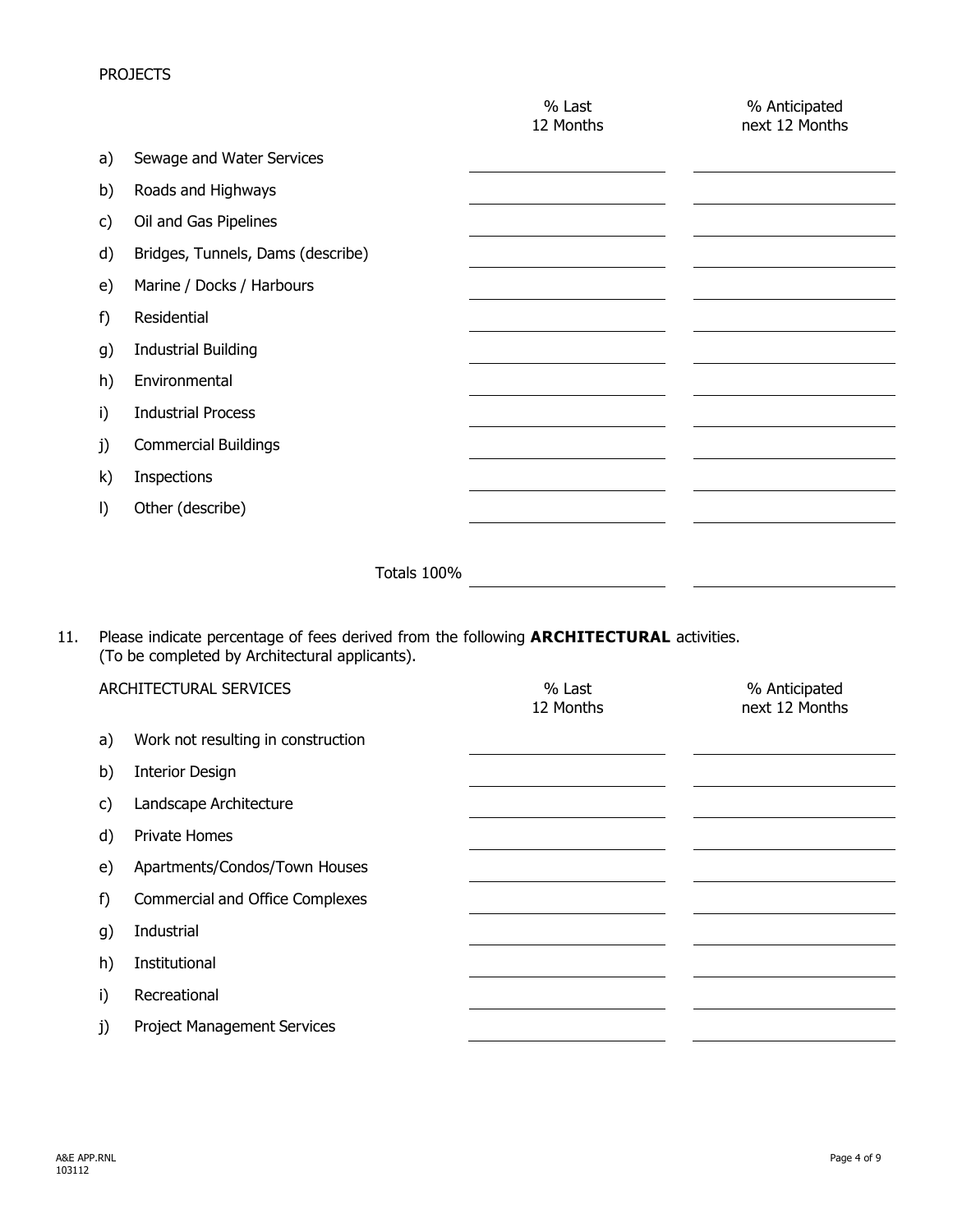|     |              | ARCHITECTURAL SERVICES (Cont'd)                                                                                                                                                                                             | % Last<br>12 Months | % Anticipated<br>next 12 Months |    |
|-----|--------------|-----------------------------------------------------------------------------------------------------------------------------------------------------------------------------------------------------------------------------|---------------------|---------------------------------|----|
|     | $\mathsf{k}$ | Environmental<br>(please complete attached Addendum)                                                                                                                                                                        |                     |                                 |    |
|     | $\vert$      | Other (describe)                                                                                                                                                                                                            |                     |                                 |    |
|     |              | Totals 100%                                                                                                                                                                                                                 |                     |                                 |    |
| 12. |              | Is the applicant controlled by, owned by, or related to any other firm, corporation or<br>company?<br>If Yes, attach details.                                                                                               |                     | Yes                             | No |
| 13. |              | Do any of the partners or officers of the Applicant hold an interest in any other corporation<br>with whom the Applicant carries on business?<br>If Yes, attach details.                                                    |                     | Yes                             | No |
| 14. |              | Does the Applicant, any partner, officer or related company engage in the actual work of<br>construction or fabrication other than supervision?<br>If Yes, attach details.                                                  |                     | Yes                             | No |
| 15. |              | Are more than 25% of your Professional Services provided for one client?<br>If Yes, attach details.                                                                                                                         |                     | Yes                             | No |
| 16. |              | Please list joint ventures separately insured:                                                                                                                                                                              |                     |                                 |    |
|     |              |                                                                                                                                                                                                                             |                     |                                 |    |
| 17. |              | Please provide names of all <b>projects</b> separately insured:                                                                                                                                                             |                     |                                 |    |
|     |              |                                                                                                                                                                                                                             |                     |                                 |    |
| 18. | a)           | Have any claims ever been made to the knowledge of the Applicant against the<br>Applicant, any business predecessors, or any of the present or former partners or<br>officers that has not already been reported to Markel? |                     | Yes                             | No |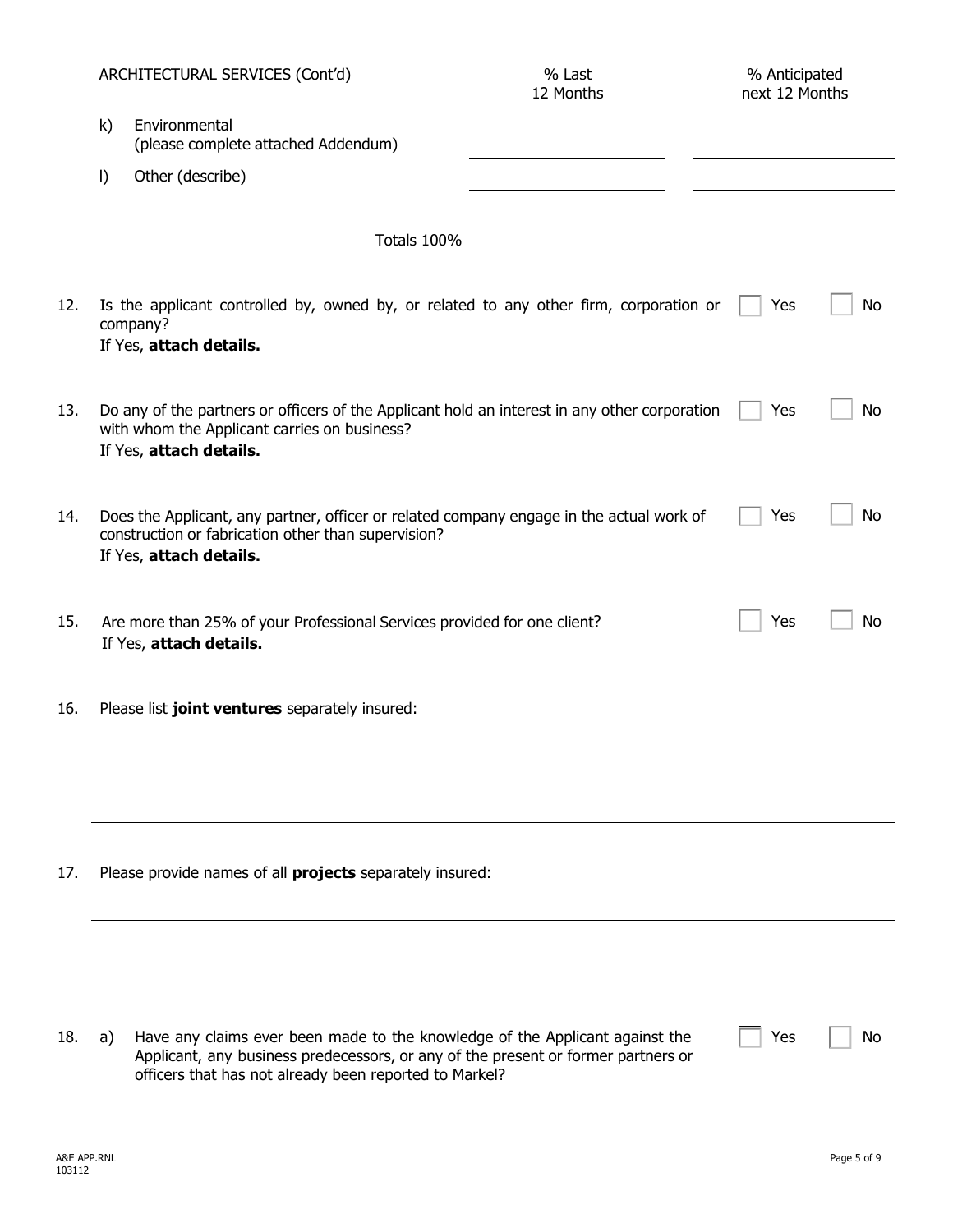|  | N٥ |
|--|----|
|  |    |

Yes

b) Is the Applicant aware of any fact which could give rise to a claim against the Applicant or any predecessor in business, or any present or former partner or officer that has not already been reported to Markel?

#### **IF THE ANSWER TO EITHER Q.18 a) OR Q.18 b) IS YES, COMPLETE THE ENCLOSED CLAIMS HISTORY FORM**

| 19. | If Yes, attach details. | Has any Partner, Executive Officer, Director or Professional Employee had their licence<br>suspended, been fined or reprimanded during the past year? |                     |          | Yes | No |
|-----|-------------------------|-------------------------------------------------------------------------------------------------------------------------------------------------------|---------------------|----------|-----|----|
| 20. | Insurance required:     |                                                                                                                                                       |                     |          |     |    |
|     | <b>LIMITS:</b>          | \$1,000,000 / 1,000,000                                                                                                                               | <b>DEDUCTIBLES:</b> | \$2,500  |     |    |
|     |                         | \$2,000,000 / 2,000,000                                                                                                                               |                     | \$5,000  |     |    |
|     |                         | \$3,000,000 / 3,000,000                                                                                                                               |                     | \$10,000 |     |    |
|     |                         | \$4,000,000 / 4,000,000                                                                                                                               |                     | \$25,000 |     |    |
|     |                         | \$5,000,000 / 5,000,000                                                                                                                               |                     | Other    |     |    |
|     |                         |                                                                                                                                                       |                     |          |     |    |

### **THE UNDERSIGNED HEREBY ACKNOWLEDGES THE TRUTH OF THE STATEMENTS CONTAINED HEREIN.**

**Other** 

I AUTHORIZE YOU TO COLLECT, USE AND DISCLOSE PERSONAL INFORMATION AS PERMITTED BY LAW, IN CONNECTION WITH YOUR COMMERCIAL INSURANCE POLICY OR A RENEWAL, EXTENSION OR VARIATION THEREOF, FOR THE PURPOSES NECESSARY TO ASSESS THE RISK, INVESTIGATE AND SETTLE CLAIMS, AND DETECT AND PREVENT FRAUD, SUCH AS CREDIT INFORMATION, AND CLAIMS HISTORY.

# **For purposes of the Insurance Companies Act (Canada), this document was issued in the course of Lloyd's Underwriters' insurance business in Canada.**

| Signature of Applicant (authorized representative) | Date                           |  |
|----------------------------------------------------|--------------------------------|--|
|                                                    |                                |  |
|                                                    |                                |  |
| SUBMITTED BY:                                      |                                |  |
|                                                    |                                |  |
| EMAIL:                                             |                                |  |
|                                                    |                                |  |
|                                                    |                                |  |
|                                                    |                                |  |
|                                                    | For contact information visit: |  |
|                                                    |                                |  |
|                                                    |                                |  |
|                                                    | www.markelinternational.ca     |  |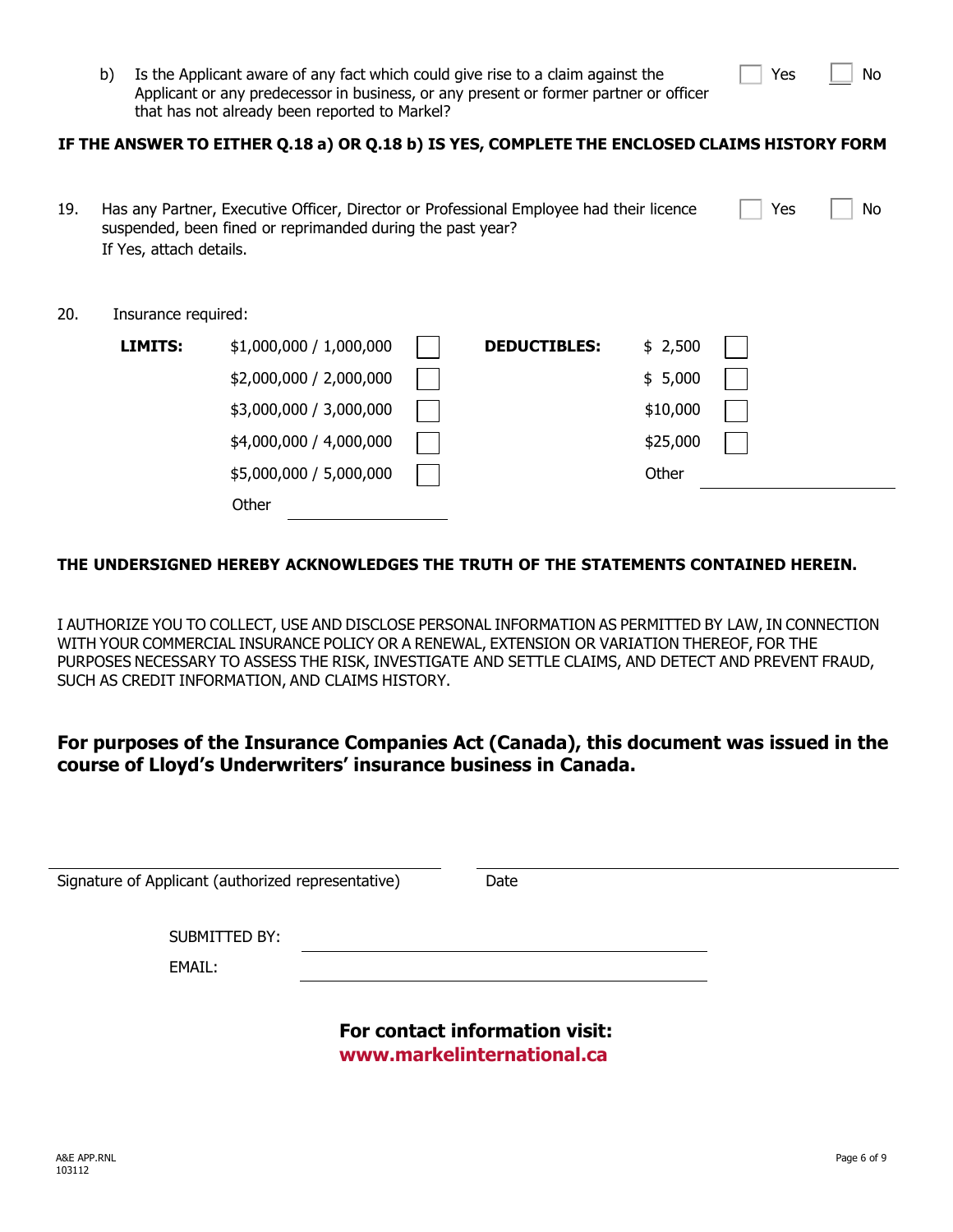#### **ADDENDUM ENVIRONMENTAL LIABILITY QUESTIONNAIRE**

1. Please indicate the approximate percentage of total fees reported in your application for insurance (including those paid to sub-consultants but not projects insured separately) derived from each of the following project types:

|    |           |                                                                                            | Past Accounting<br>Year $(\% )$ | <b>Current Accounting</b><br>Year (Estimated%) |
|----|-----------|--------------------------------------------------------------------------------------------|---------------------------------|------------------------------------------------|
| a. |           | Studies and Reports (excluding soils investigations or remediation)                        |                                 |                                                |
|    | (1)       | Environmental impact studies or assessments                                                |                                 |                                                |
|    | (2)       | Environmental permit review or approval                                                    |                                 |                                                |
|    | (3)       | <b>Building Inspections / Audits</b>                                                       |                                 |                                                |
|    | (4)       | Environmental Monitoring (describe type of service)                                        |                                 |                                                |
|    | (5)       | Air Emission Control Services                                                              |                                 |                                                |
|    |           |                                                                                            |                                 |                                                |
| b. |           | Waste Disposal                                                                             |                                 |                                                |
|    | (1)       | Waste site evaluation or selection                                                         |                                 |                                                |
|    | (2)       | Design, monitoring or closure of landfills                                                 |                                 |                                                |
|    |           |                                                                                            |                                 |                                                |
| c. |           | Design or construction services for remedial action of contaminated                        |                                 |                                                |
|    | buildings |                                                                                            |                                 |                                                |
|    |           |                                                                                            |                                 |                                                |
| d. |           | Services related to the evaluation, removal or replacement of<br>underground storage tanks |                                 |                                                |
|    |           |                                                                                            |                                 |                                                |
| е. |           | Industrial Process Engineering (Non-Petrochemical)                                         |                                 |                                                |
|    |           |                                                                                            |                                 |                                                |
| f. |           | Petrochemical Engineering                                                                  |                                 |                                                |
|    |           |                                                                                            |                                 |                                                |
| g. |           | Design of Laboratories                                                                     |                                 |                                                |
|    |           |                                                                                            |                                 |                                                |
| h. |           | Soils Investigations                                                                       |                                 |                                                |
|    | (1)       | Underground investigations for possible contamination                                      |                                 |                                                |
|    | (2)       | Determination of extent of contaminated sites                                              |                                 |                                                |
|    | (3)       | Design of remedial action of contaminated sites                                            |                                 |                                                |
|    | (4)       | Investigations not related to waste or contamination detection                             |                                 |                                                |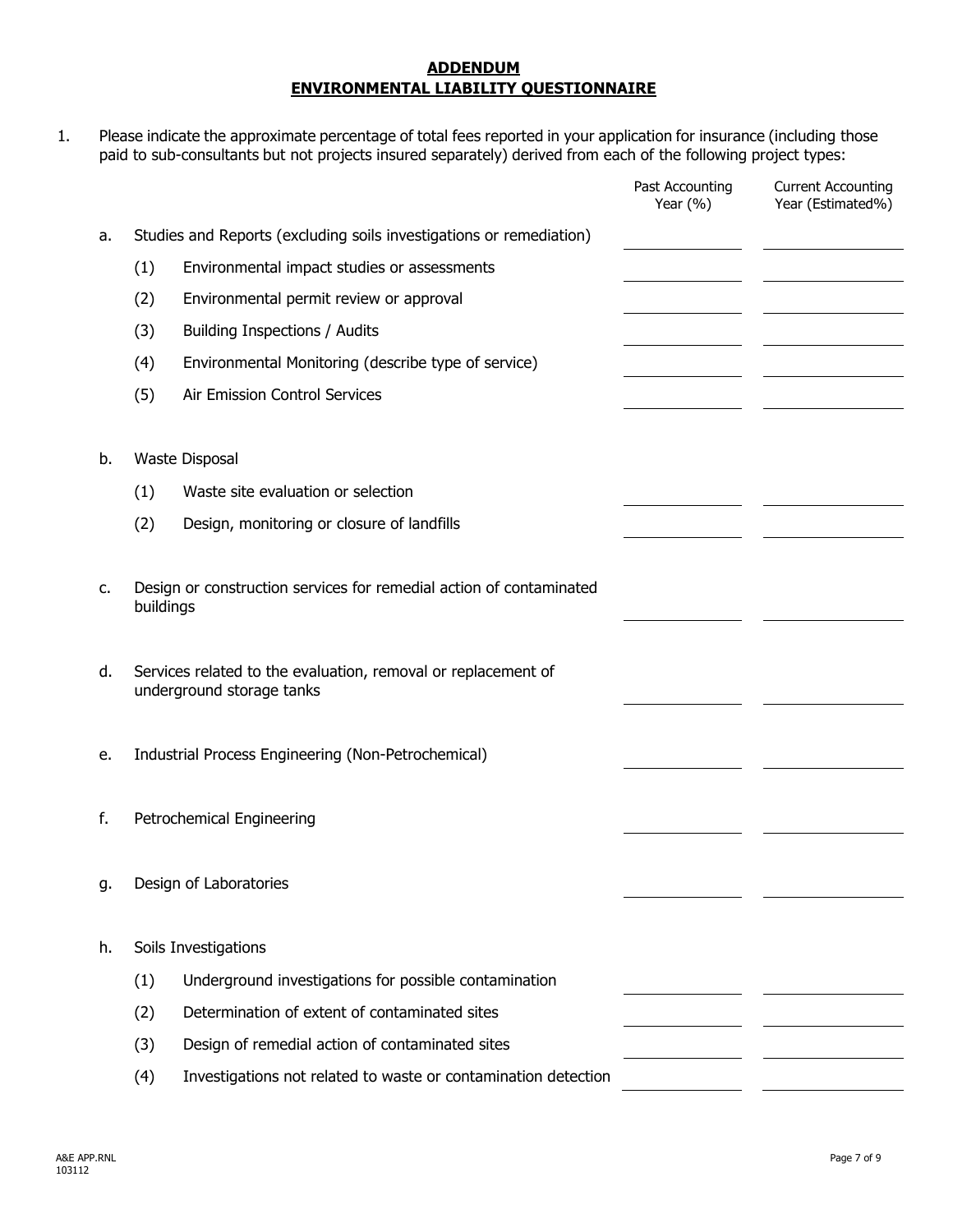|                                  |  |  |  |  | How many years has your firm provided services for the detection, monitoring, handling or |  |
|----------------------------------|--|--|--|--|-------------------------------------------------------------------------------------------|--|
| disposal of hazardous substances |  |  |  |  |                                                                                           |  |

3. Personnel (indicate the number of staff involved in environmental work)

| a. | Architects / Civil Engineers                                                                                                                                                                                          |     |    |  |
|----|-----------------------------------------------------------------------------------------------------------------------------------------------------------------------------------------------------------------------|-----|----|--|
| b. | Process Engineers                                                                                                                                                                                                     |     |    |  |
| c. | Geotechnical Engineers                                                                                                                                                                                                |     |    |  |
| d. | Chemists and Biologists                                                                                                                                                                                               |     |    |  |
| e. | Industrial Hygienists or Toxicologists                                                                                                                                                                                |     |    |  |
| f. | Geologists / Hydrologists                                                                                                                                                                                             |     |    |  |
| g. | <b>Environmental Engineers</b>                                                                                                                                                                                        |     |    |  |
| h. | <b>Other Personnel</b>                                                                                                                                                                                                |     |    |  |
|    | (Please attach Curriculum Vitae of key personnel if not previously submitted)                                                                                                                                         |     |    |  |
|    | Have you accepted, or do you plan to accept responsibility (either directly or as an agent of<br>the owner) for the actual clean-up, transportation, storage or disposal of a "pollutant"?<br>If YES, please explain: | Yes | No |  |
|    |                                                                                                                                                                                                                       |     |    |  |

- 5. For what percentage of environmental work in the past year have you been able to obtain client agreement for:
	- a. Complete indemnification
	- b. Partial indemnification
	- c. Limitation of liability (please attach sample)